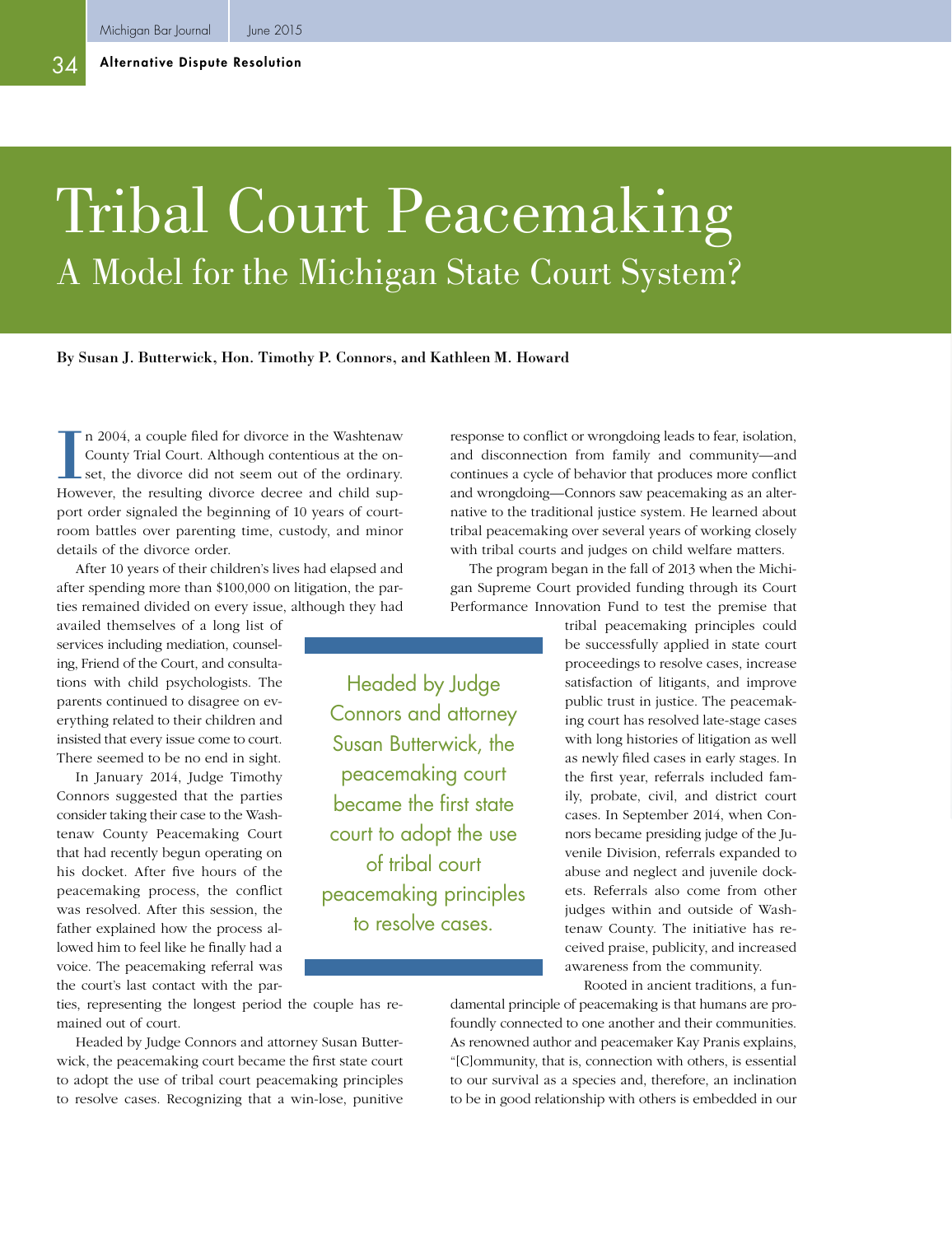35



# Fast Facts

- Rooted in ancient traditions, peacemaking differs from other alternative dispute resolution processes in its foundational principle that humans are profoundly connected to one another and to their communities.
- The native Alaskan Kake tribe measured the success of peacemaking over four years; the peacemaking project experienced a 97.5 percent success rate in sentence fulfillment compared to the Alaskan state court system's 22 percent success rate.
- "The Indian tribal courts' development of further methods of dispute resolution will provide a model from which the Federal and State courts can benefit as they seek to encompass alternatives to the Anglo-American adversarial model." —Sandra Day O'Connor

genes."1 In peacemaking, conflict provides an opportunity to build community and human relationships.

## Goals of the peacemaking court

Testing the premise that tribal court principles and values could successfully be applied to the state court system, the peacemaking court was charged with developing a replicable model for other state courts. From the outset, Connors received requests from within Michigan as well as other states for information on implementing peacemaking courts in other jurisdictions. Goals of the

program include increasing accountability and understanding, improving communication, and healing relationships between litigants with more tailored and durable solutions that better meet the needs of all parties. It is understood that those affected by the conflict may belong to wider communities—family, workplace, school, neighborhood, or other relationships—that may also need to be part of a solution.

Tribal data supports the validity of these methods. The native Alaskan Kake tribe measured the success of peacemaking over four years; the peacemaking project experienced a 97.5 percent success rate in sentence fulfillment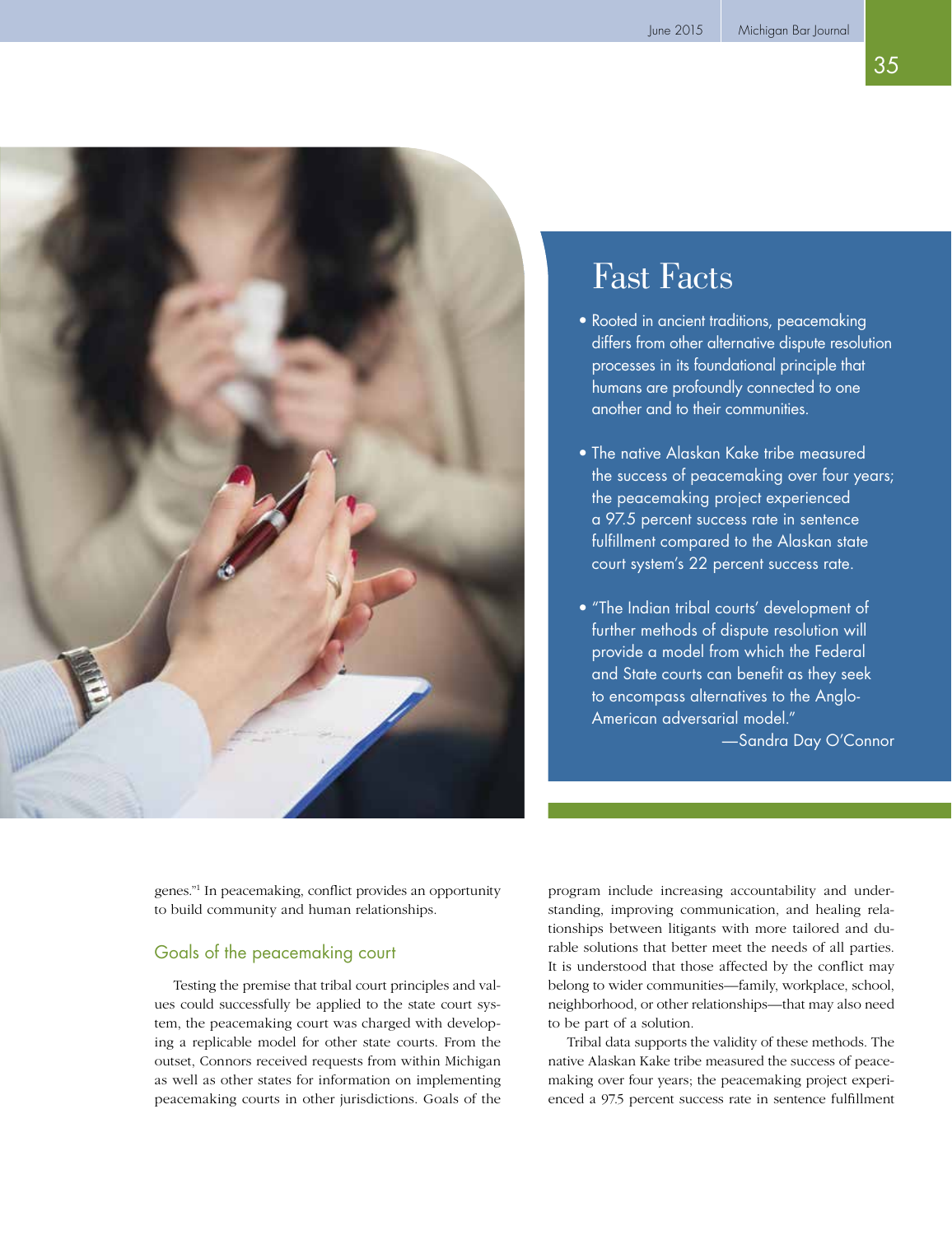#### 36 Alternative Dispute Resolution — Tribal Court Peacemaking

compared to the Alaskan state court system's 22 percent success rate. As of this writing, the Washtenaw peacemaking court has seen a 94 percent settlement rate. However, to peacemakers, the most significant outcome is not found in numbers, but in the resulting transformation of relationships among the participants.

Recognizing the importance of children and families, the court's commitment to youth is especially strong. Within community partnerships, youth are supported through the peacemaking model before cases are filed (preventing the filing of some petitions) as well as throughout and after the court's jurisdiction.

Through the Dispute Resolution Center, peacemaking programs are provided to local schools in hopes of keeping young people out of the court system. Peacemaking circles can also help families avoid the filing of abuse and neglect petitions. Eligible cases on the juvenile court docket are referred to the peacemaking process during the court's jurisdiction, and the court is developing a program to provide planning and support for youth transitioning from foster care after the court's jurisdiction ends.

Pre- and post-jurisdictional circles provide a safety net and build community connections. For example, on the day of her release from the county detention center's drug treatment program, a 15-year-old teen sat in a support circle with her mother, the judge, and approximately 20 court and detention staffers, counselors, and other service providers—all of whom spoke to her from their hearts about the values and strengths they saw in her and their hopes for her future. A core support group continued to meet with the teen after her release. Partners providing support to the program include community members, the Dispute Resolution Center, the University of Michigan, Eastern Michigan University, the Department of Human Services, and other local agencies.

The Dispute Resolution Center's trained peacemakers receive referrals from the court. Friend of the Court, juvenile probation, and county detention staffs also are trained to use peacemaking in their cases. This year, a peacemaker referee was assigned to the trial court as a means of further integrating peacemaking practices throughout the court system.

#### The adversarial approach

Systems (courts, schools, even some models of parental discipline) traditionally have focused on punishing the negative, or choosing "winners" and punishing "losers." There are serious limitations inherent in this philosophy,



as neither those who are the source of trouble nor those affected by it get their most important needs met. Further, the application of narrow remedies to "fix" the outward manifestations of a problem prevents its complete resolution, including its underlying causes and ramifications.

In the Anglo-American justice system, people are judged, defined, labeled, and eventually isolated by a single event—an individual is no longer a colleague, neighbor, or community member, but is instead labeled as a felon, abusive parent, or juvenile delinquent. The community continues the disconnection by separating itself from the individual. Eventually, he or she accepts the label as truth and lives accordingly.

Exacerbating the problem are narrow judicial decisions that cause the reoccurrence of conflict. When the problem is neither fully addressed nor understood at its source, and underlying issues are not resolved and relationships are not repaired, the conflict or event reoccurs. Upon every reoffense, the cycle of judging and labeling continues. The result is that the majority of youth who enter the justice system will reenter multiple times. And narrow win-lose decisions mean disputing families leave the courtroom more polarized than when they entered, without full resolution of the conflict.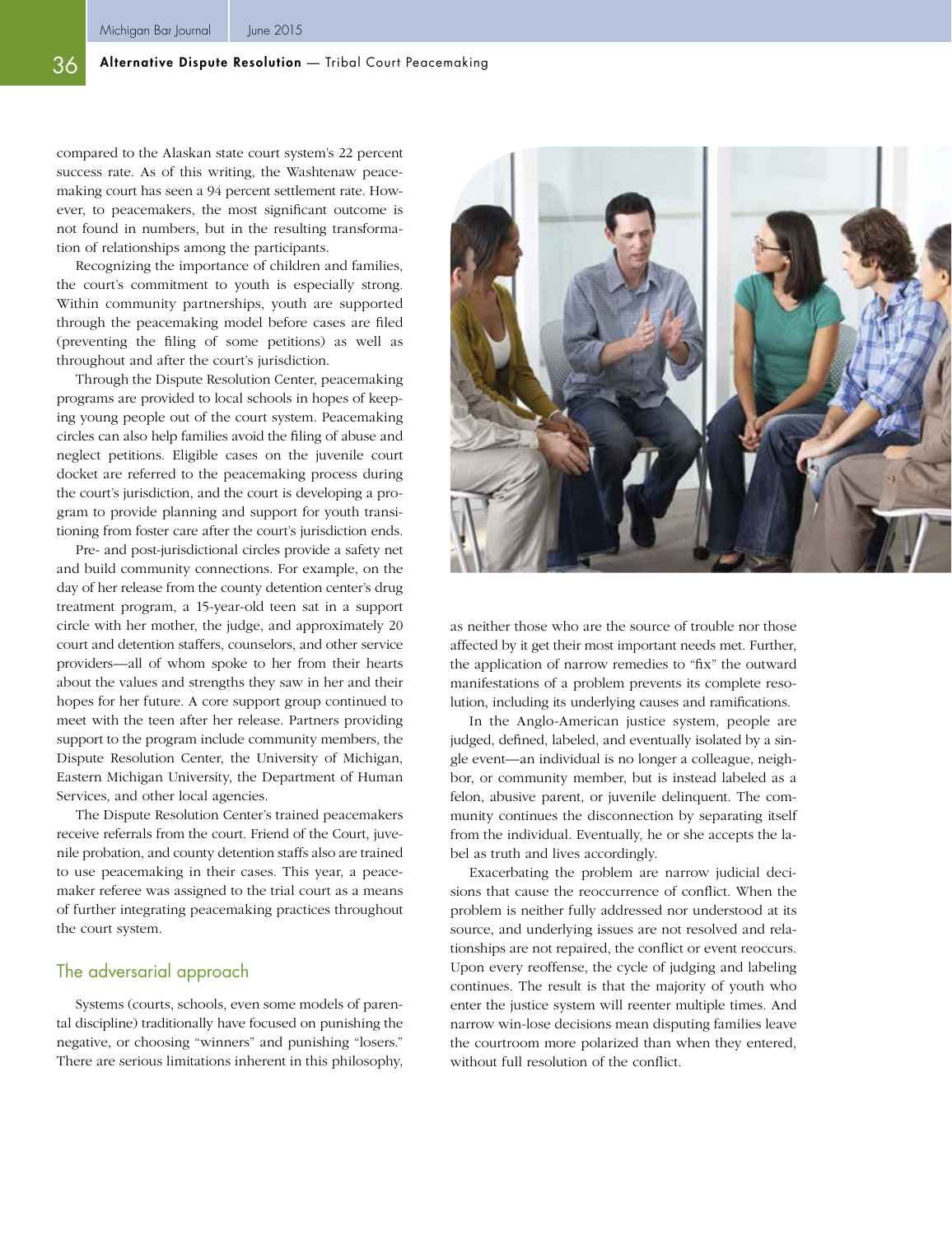### The peacemaking approach

The peacemaking court honors three values intrinsic to tribal courts: relationships, responsibility, and respect. Connors has added a fourth value: redirection.

The peacemaking process offers an alternative to the limitations of the adversarial system by recognizing the importance of *relationships*. Additionally, a richer understanding of the effect of the problem on all parties leads to meaningful demonstration of *responsibility* and accountability for harmful acts. *Respect* for others amid differences promotes inclusion and reintegration in the community, which in turn leads to *redirection* toward a better path and healing damaged relationships. Peacemaking fosters more comprehensive and tailored deci-

sions that address the causes and effects of the problem and the needs of everyone involved, thereby preventing the cycle of reoccurrence.

#### Peacemaking and mediation: similarities and differences

Of all the ADR processes, peacemaking is closest to mediation and restorative justice. It differs from mediation in that its purpose extends beyond settlement of a case; it differs from restorative justice in that it goes beyond accountability and repairing harm with additional goals of healing relationships and restoring one's place in the family or community.

Peacemaking and facilitative me-

diation share some similarities. The role of the facilitative mediator and the peacemaker is nondirective and neutral as to the outcome. Both ask questions designed to encourage understanding and self-determination, although the kinds of questions differ with each model. Like some mediators, peacemakers engage in substantial pre-session work with the participants to determine how best to structure the session and screen for issues that would preclude safety or meaningful engagement. The parties and the peacemaker together determine the values or ground rules for the discussion. The confidentiality contract for peacemaking sessions substantially mirrors the provisions of MCR 2.412, the confidentiality rule for court-ordered mediation. Like mediation, final settlement agreements are written by the facilitator, signed by

Peacemaking fosters more comprehensive and tailored decisions that address the causes and effects of the problem and the needs of everyone involved, thereby preventing the cycle of reoccurrence.

the parties, and are enforceable in court as a contract between the parties.

The philosophical approach to mediation and peacemaking differs slightly in that mediators are in search of a solution with the focus on the issue(s) and may take an active process role to guide the parties to that point. Peacemaking focuses on relationships; it allows more party ownership of the conflict and the process in the belief that the wisdom for meaningful solutions and healing resides with those in the circle, championing the native theory that "we know more together than we do individually." The peacemaker first endeavors to help the parties learn to talk to one another so that they can then resolve the problem themselves.

Peacemaking participants meet in a traditional circle

that sometimes includes support people or others from their families or communities. Parties do not go into separate rooms to negotiate through the neutral, as separation neither facilitates understanding nor enhances the healing of relationships.

Peacemaking is voluntary; a sincere desire to attend is the first step toward achieving its goals. Depending on the issues, attorneys may or may not be present for part or all of a session.

The court system remains available for anyone who chooses it, for cases that did not settle, or for cases determined inappropriate by peacemakers. Nevertheless, cases that remain before Connors or his referee are handled in a manner that honors peace-

making principles in the belief that de-emphasizing punishment of the negative and emphasizing affirmation of positive behavior is the best way to avoid the cycle of wrongdoing and conflict that often results in the traditional system.

#### Conclusion

Multiple factors point to the need to widen the circle and move peacemaking principles beyond tribal communities and into the state court system. As United States Supreme Court Justice Sandra Day O'Connor wrote in 1996, "The Indian tribal courts' development of further methods of dispute resolution will provide a model from which the Federal and State courts can benefit as they